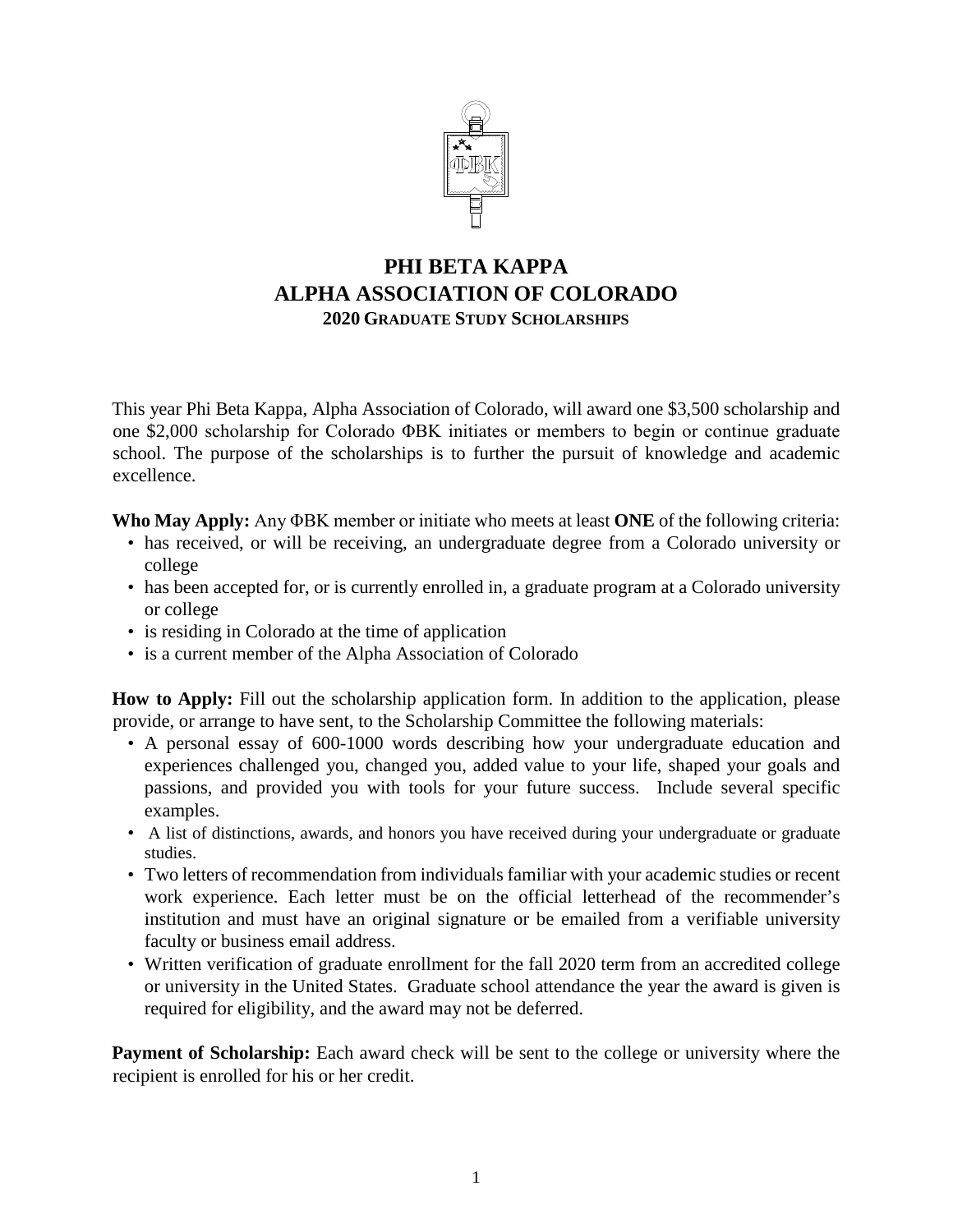**Taxation of the Award.** Scholarships are tax free to the recipient only if he or she is a candidate for a degree and the funds are for tuition and fees required for enrollment or attendance at a qualifying educational institution. The scholarship will also be tax free if it covers fees, books, supplies, and equipment for courses at such an educational institution. The portion of any scholarship that covers associated expenses, such as room and board, travel, research, clerical help, and equipment, is not tax free. Recipients of taxable scholarships should report the taxable amount on their income tax returns, and they may have to pay estimated federal and state income taxes throughout the year.

**Deadline for Applications:** All applications and supporting materials must be received at the addresses given below by June 15, 2020. The awards will be announced no later than August 15, 2020.

# **Application Submission Addresses:**

Submit by email to **[scholarship@pbkcolorado.org](mailto:scholarship@pbkcolorado.org)**:

- 1. Application form with your original signature (scanned as .pdf)
- 2. Personal Essay
- 3. List of distinctions, awards, and honors
- 4. Fall 2020 enrollment verification

5. Two recommendation letters (from verifiable university faculty or business email addresses or scanned as .pdf documents with original signatures)

Rather than sending your original application documents by email, it is also acceptable to submit all items listed above by postal mail to:

ΦΒΚ Alpha Association of Colorado Scholarship Committee Barbara Berryman, Chair 2068 Elm St. Denver, CO 80207

# **Questions**

If you have any questions about the scholarship or the application process, please send an e-mail to **scholarship@pbkcolorado.org**.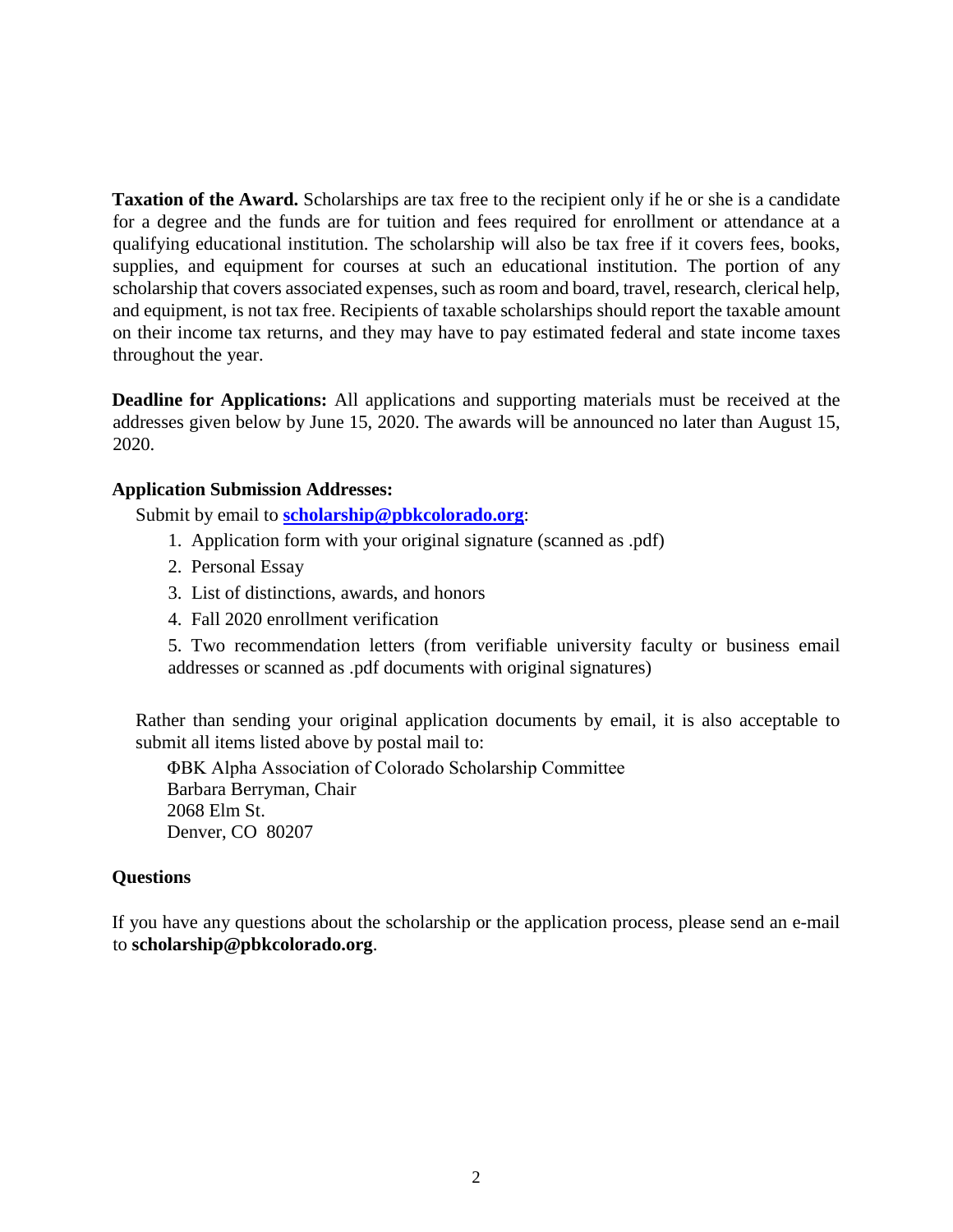# **PHI BETA KAPPA ALPHA ASSOCIATION OF COLORADO 2020 GRADUATE STUDY SCHOLARSHIP APPLICATION**

| <b>Contact Information</b> | <b>Summer Information (if different):</b>                                                                               |
|----------------------------|-------------------------------------------------------------------------------------------------------------------------|
|                            |                                                                                                                         |
|                            | <u> 1989 - Jan Samuel Barbara, margaret eta biztanleria (h. 1989).</u>                                                  |
|                            | <b>Undergraduate School Information</b>                                                                                 |
|                            | Faculty Advisor or Major Department Chairperson:                                                                        |
|                            | <u> 1989 - Johann John Stone, markin amerikan basal dan berkembang di banyak di banyak di banyak di banyak di banya</u> |
|                            |                                                                                                                         |
|                            |                                                                                                                         |
|                            |                                                                                                                         |
|                            |                                                                                                                         |

| Address:           |
|--------------------|
| Date of Admission: |
| Course of Study:   |

- 1. Which of the following criteria describe your status at the time of your application (check all that apply):
	- $\Box$  I have received or will be receiving an undergraduate degree from a Colorado university or college.
	- $\Box$  I have been accepted or am currently enrolled in a graduate program at a Colorado university or college.
	- $\Box$  I am residing in Colorado.
	- □ I am a current member of the Alpha Association of Colorado.
- 2. Please provide, or arrange to have sent, to the Scholarship Committee at the addresses below the following materials:
	- A personal essay of 600-1000 words describing how your undergraduate education and experiences challenged you, changed you, added value to your life, shaped your goals and passions, and provided you with tools for your future success. Include several specific examples.
	- A list of distinctions, awards, and honors you have received during your undergraduate or graduate studies.